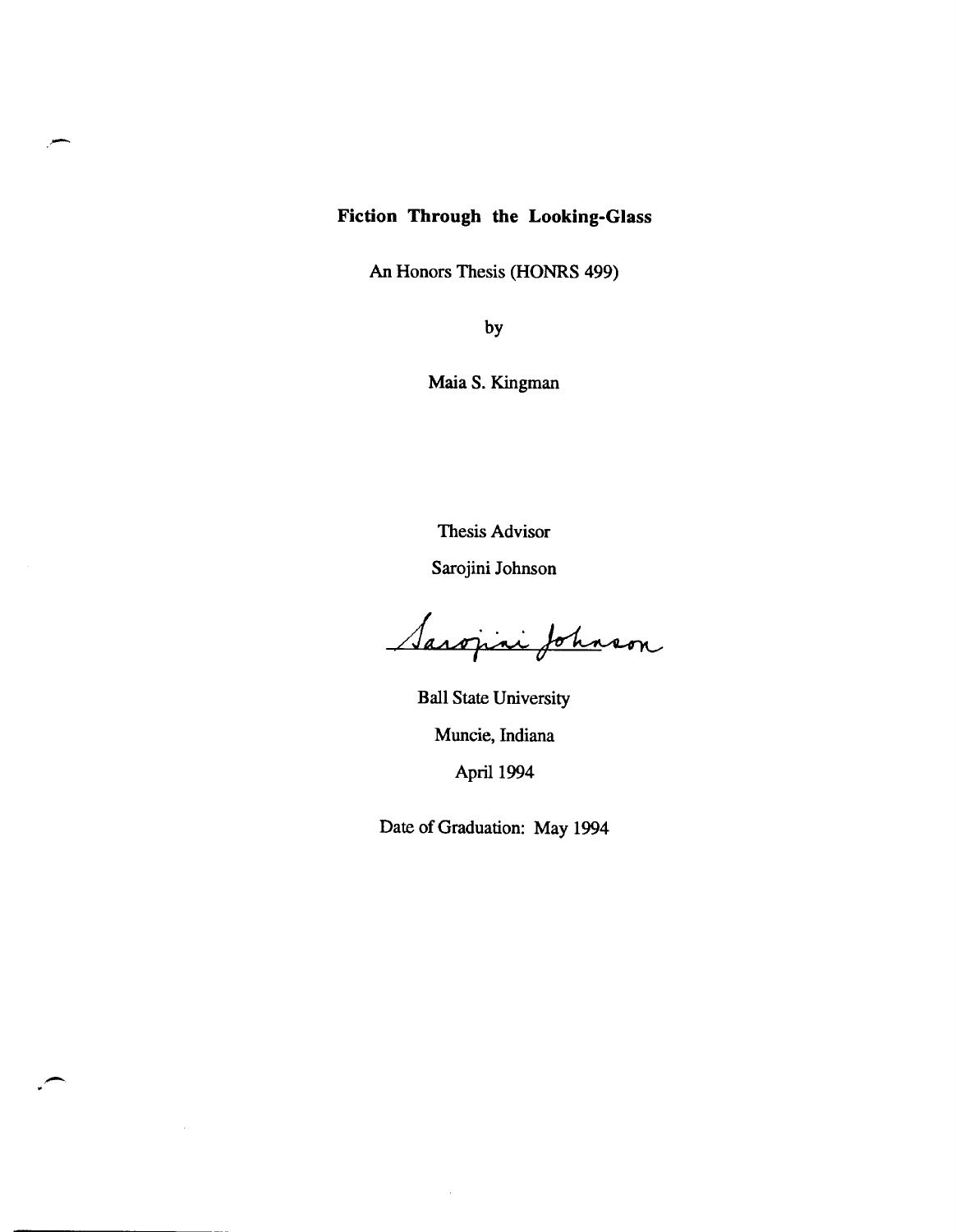

-

# Fiction Through the Looking-Glass

### **Visual Interpretations of Fiction**



A Collection of Prints by Maia S. Kingman At the Daily Planet Sunday, April 17-Thursday, April 21 Reception Monday, April 18  $6-8$  P.M.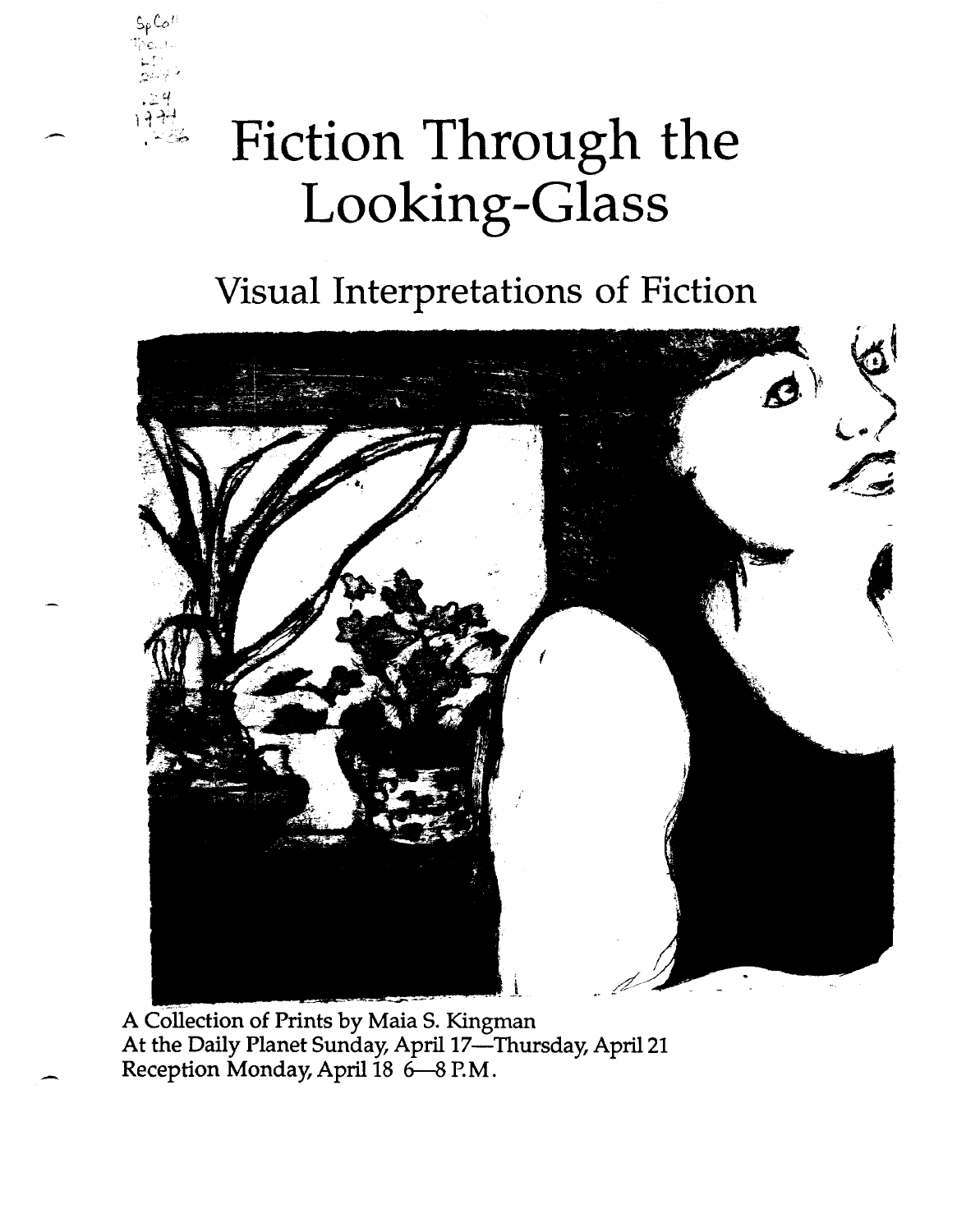#### Purpose of Thesis

 $\overline{\phantom{a}}$ 

This creative project represents a union of art and fiction. I have found, in my work as an English major and printmaking minor, that the two areas can be closely related. Fiction can induce vivid images in the reader's mind; this project is an experiment in which I allowed these images to materialize and become works worthy to be contemplated themselves.

The works enclosed are not illustrations—they do not necessarily represent the action in or the intentions of the fiction with which they correspond. I did not wish to limit the fiction in this way. Instead I chose to create images that were very *personal* responses to the work. This allows the art to be appreciated in itself. Both the fiction and the art intertwine, but are each separate parts ofa whole.

The fiction I selected includes two of my own pieces and several others that became important to me in my studies in English. In both cases, it was the words which inspired the art. Someday I would like to attempt to reverse the order and create fiction based on visual images, but for the sake of continuity, I considered the stories first.

Part of this project was a show of the art, held at the Daily Planet, in the Village, Sunday, April 17, through Thursday, April 21. There was a reception Monday, April 18, from 6 to 8. Enclosed are photographs of the show.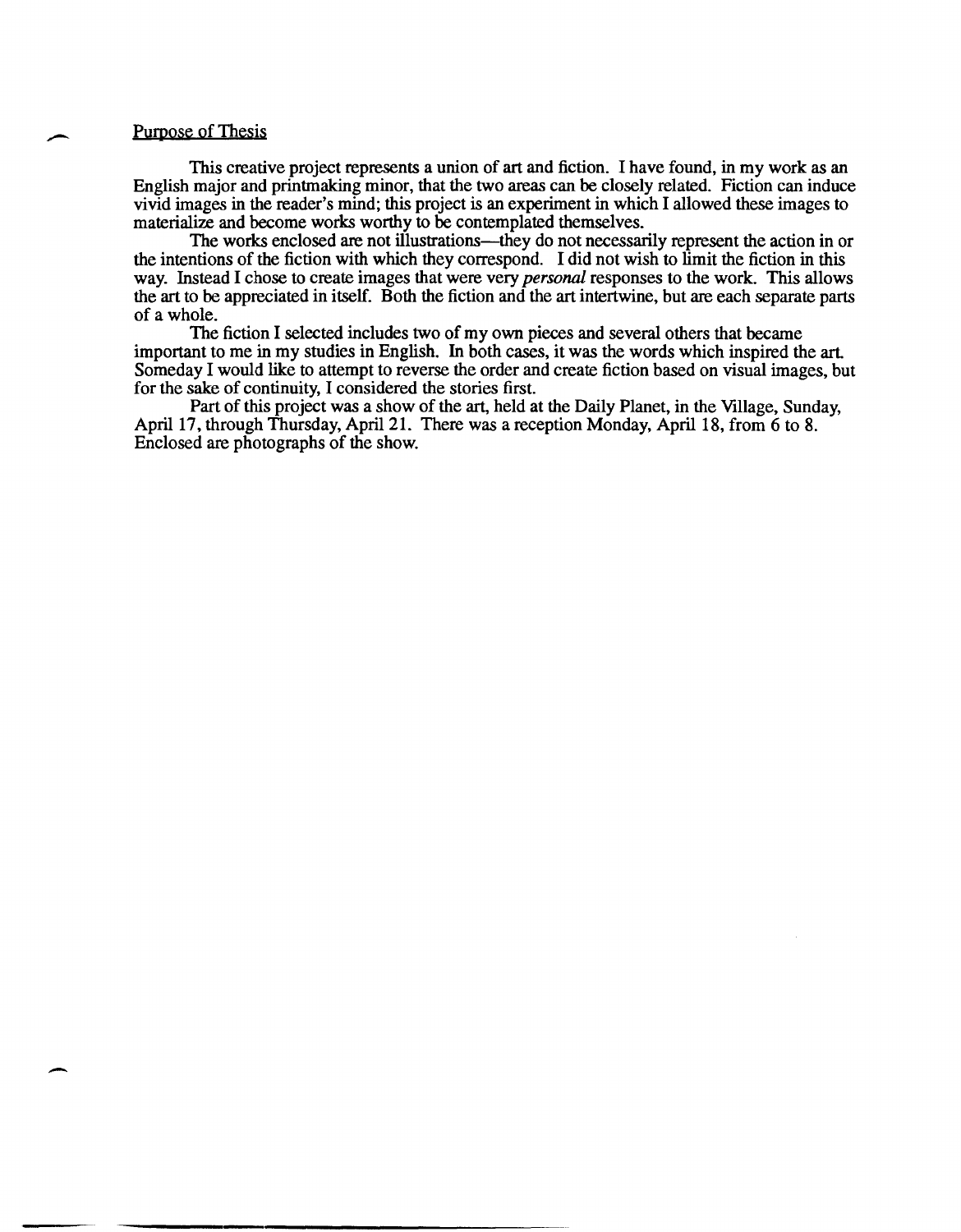### - **Order of Contents**

#### **Fiction**

~ School *Donald Barthelme* 

Eat *Raymond Carver* 

~ *Maia Kingman* 

Rendering a Woman and a Squirrel *Maia Kingman* 

Las Papas Julio Ortega

There's a Man in the Habit of Hitting Me on the **Head with an Umbrella Fernando Sorrentino** 

#### **Art**

-

Listing of the order of each slide according to its corresponding story

Slides of the works

Photographs of the show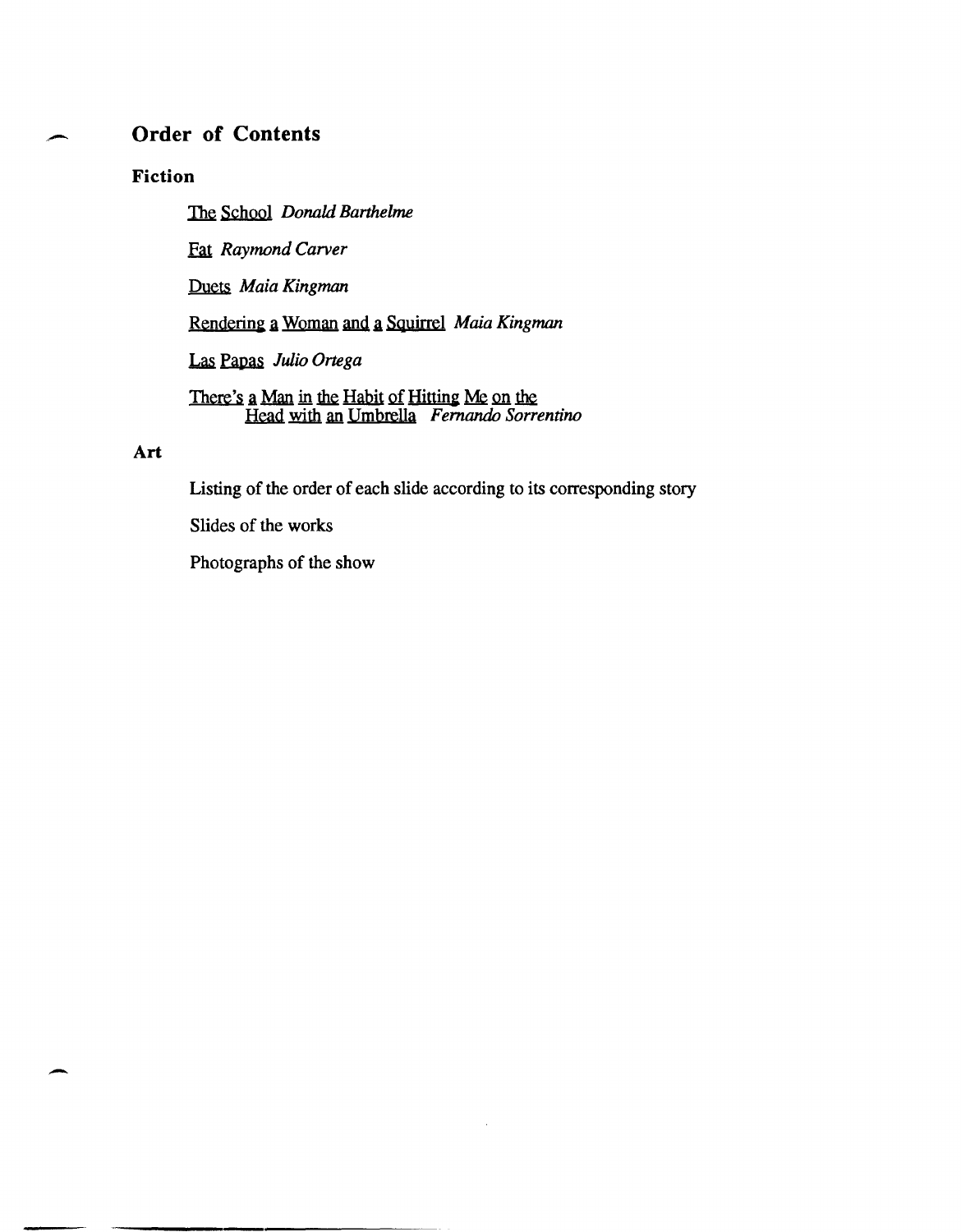#### **The School**  *by Donald Barthelme*

Well, we had all these children out planting trees, see, because we figured that . . . that was part of their education, to see how, you know, the root systems . . . and also the sense of responsibility, taking care of things, being individually responsible. You know what I mean. And the trees all died. They were orange trees. I don't know why they died, they just died. Something wrong with the soil possibly or maybe the stuff we got from the nursery wasn't the best. We complained about it. So we've got thirty kids there, each kid had his or her own little tree to plant, and we've got these thirty dead trees. All these kids looking at these little brown sticks, it was depressing.

It wouldn't have been so had except that just a couple of weeks before the thing with the trees, the snakes all died. But I think that the snakes--well, the reason that the snakes kicked off was that ... you remember, the boiler was shut off for four days because of the strike, and that was explicable. It was something you could explain to the kids because of the strike. I mean, none of their parents would let them cross the picket line and they knew there was a strike going on and what it meant. So when things got started up again and we found the snakes they weren't too disturbed.

With the herb gardens it was probably a case of overwatering, and at least now they know not to overwater. The children were very conscientious with the herb gardens and some of them probably ... you know, slipped them a little extra water when we weren't looking. Or maybe ... well, I don't like to think about sabotage, although it did occur to us. I mean, it was something that crossed our minds. We were thinking that way probably because before that the gerbils had died, and the white mice had died, and the salamander . . . well, now they know not to carry them around in plastic bags.

Of course we *expected* the tropical fish to die, that was no surprise. Those numbers, you look at them crooked and they're belly-up on the surface. But the lesson plan called for a tropical-fish input at that point, there was nothing we could do, it happens every year, you just have to hurry past it.

We weren't even supposed to have a puppy.

We weren't even supposed to have one, it was just a puppy the Murdoch girl found under a Gristede's tuck one day and she was afraid the truck would run over it when the driver had finished making his delivery, so she stuck it in her knapsack and brought it to school with her. So we had this puppy. *As* soon as I saw the puppy I thought, Oh Christ, I bet it will live for about two weeks and then ... And that's what it did. It wasn't supposed to be in the classroom at all, there's some kind of regulation about it, but you can't tell them they can't have a puppy when the puppy is already there, right in front of them, running around on the floor and yap yap yapping. They named it Edgar—that is, they named it after me. They had a lot of fun running after it and yelling, "Here Edgar! Nice Edgar!" Then they'd laugh like hell. They enjoyed the ambiguity. I enjoyed it myself. I don't mind being kidded. They made a little house for it in the supply closet and all that. I don't know what it died of. Distemper, I guess. It probably hadn't had any shots. I got it out of there before the kids got to school. I checked the supply closet each morning, routinely, because I knew what was going to happen. I gave it to the custodian.

And then there was this Korean orphan that the class adopted through the Help the Children program, all the kids brought in a quarter a month, that was the idea. It was an unfortunate thing, the kid's name was Kim and maybe we adopted him too late or something. The cause of death was not stated in the letter we got, they suggested we adopt another child instead and sent us some interesting case histories, but we didn't have the heart. The class took it pretty hard, they began (I think, nobody ever said anything to me directly) to feel that maybe there was something wrong with the school. But I don't think there's anything wrong with the school, particularly, I've seen better and I've seen worse. It was just a run of bad luck. We had an extraordinary number of parents passing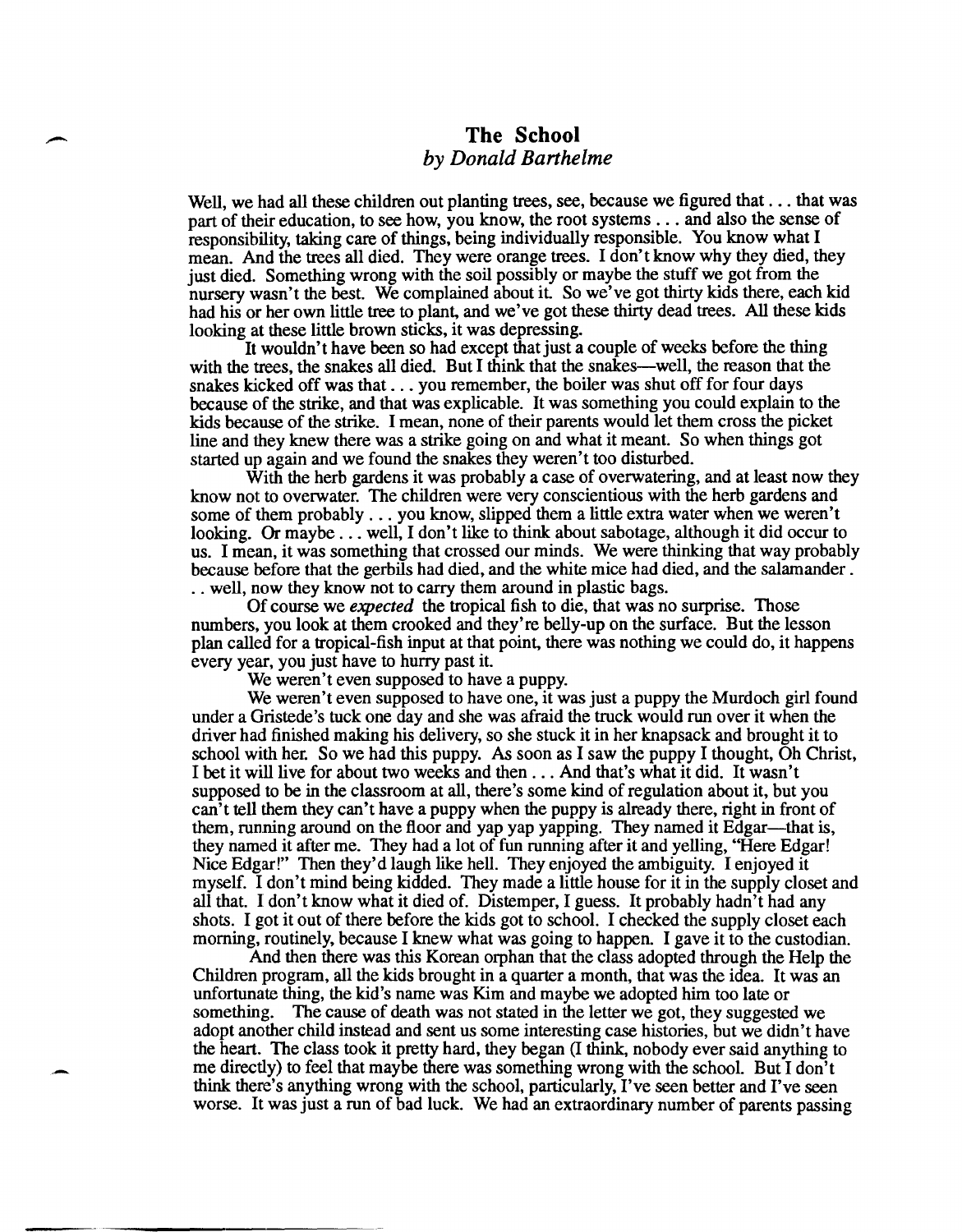away, for instance. There were I think two heart attacks and two suicides, one drowning, and four killed together in a car accident. One stroke. And we had the usual heavy mortality rate among the grandparents, or maybe it was heavier this year, it seemed *so.*  And finally the tragedy.

The tragedy occurred when Matthew Wein and Tony Mavrogordo were playing over where they're excavating for the new federal office building. There were all these big wooden beams stacked, you know, at the edge of the excavation. There's a court case coming out of that, the parents are claiming that the beams were poorly stacked. I don't know what's true and what's not. It's been a strange year.

I forgot to mention Billy Brandt's father, who was knifed fatally when he grappled with a masked intruder in his home.

One day, we had a discussion in class. They asked me, where did they go? The trees, the salamander, the tropical fish, Edgar, the poppas and mommas, Matthew and Tony, where did they go? And I said, I don't know, I don't know. And they said, is death that which gives meaning to life? And I said, no, life is that which gives meaning to life. Then they said, but isn't death, considered as a fundamental datum, the means by which the taken-for-granted mundanity of the everyday may be transcended in the direction of-

I said, yes, maybe.

They said, we don't like it.

I said, that's sound.

They said, it's a bloody shame!

I said, it is.

-

They said, will you make love now with Helen (our teaching assistant) so that we can see how it is done? We know you like Helen.

I do like Helen but I said that I would not.

We've heard so much about it, they said, but we've never seen it.

I said I would be fired and that it was never, or almost never, done as a demonstration. Helen looked out of the window.

They said, please, please make love with Helen, we require an assertion of value, we are frightened.

I said that they shouldn't by frightened (although I am often frightened) and that there was value everywhere. Helen came and embraced me. I kissed her a few times on the brow. We held each other. The children were excited. Then there was a knock on the door, I opened the door, and the new gerbil walked in. The children cheered Wildly.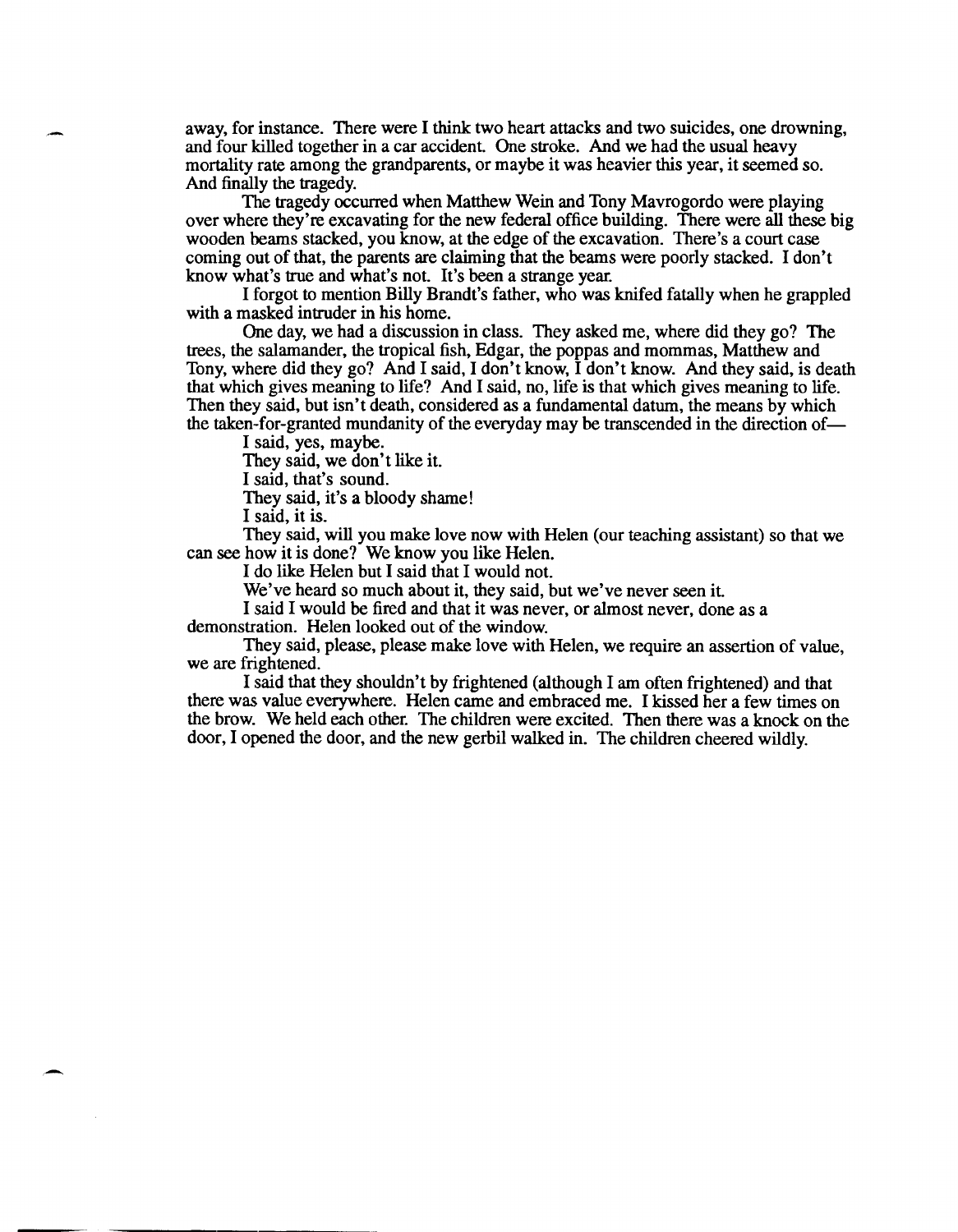#### **Fat**  *by Raymond Carver*

I am sitting over coffee and cigarettes at my friend Rita's and I am telling her about it. Here is what I tell her.

**It** is late of a slow Wednesday when Herb seats the fat man at my station.

This fat man is the fattest person I have ever seen, though he is neat-appearing and well dressed enough. Everything about him is big. But it is the fingers I remember best. When I stop at the table near his to see to the old couple, I first notice the fingers. They look three times the size of a normal person's fingers—long, thick, creamy fingers.

I see to my other tables, a party of four businessmen, very demanding, another party of four, three men and a woman, and this old couple. Leander has poured the fat man's water, and I give the fat man plenty of time to make up his mind before going over.

Good evening, he says. Hello. Yes, he says. I think we're ready to order now, he says.

He has this way of speaking—strange, don't you know. And he makes a little puffing sound every so often.

I think we will begin with a Caesar salad, he says. And then a bowl of soup with some extra bread and butter, if you please. The lamb chops, I believe, he says. And baked potato with sour cream. We'll see about dessert later. Thank you very much, he says, and hands me the menu.

God, Rita, but those were fingers.

.-

-

I hurry away to the kitchen and tum in the order to Rudy, who takes it with a face. You know Rudy. Rudy is that way when he works.

As I come out of the kitchen, Margo-I've told you about Margo? The one who chases Rudy? Margo says to me, Who's your fat friend? He's really a fatty.

Now that's part of it. I think that is really part of it.

I make the Caesar salad there at his table, him watching my every move, meanwhile buttering pieces of bread and laying them off to one side, all the time making this puffing noise. Anyway, I am so keyed up or something, I knock over his glass of water.

I'm so sorry, I say. It always happens when you get into a hurry. I'm very sorry, I say. Are you all right? I'll get the boy to clean up right away, I say.

It's nothing, he says. It's all right, he says, and he puffs. Don't worry about it, we don't mind, he says. He smiles and waves as I go off to get Leander, and when I come back to serve the salad, I see the fat man has eaten all his bread and butter. A little later, when I bring him more bread, he has finished his salad. You know the size of those Caesar salads?

You're very kind, he says. This bread is marvelous, he says. Thank you, I say.

Well, it is very good, he says, and we mean that. We don't often enjoy bread like this, he says.

Where are you from? I ask him. I don't believe I've seen you before, I say. He's not the kind of person you'd forget, Rita puts in with a snicker.

Denver, he says.

I don't say anything more on the subject, though I am curious.

Your soup will be along in a few minutes, sir, I say, and I go off to put the finishing touches to my party of four businessmen, very demanding.

When I serve his soup, I see the bread has disappeared again. He is just putting the last piece of bread into his mouth.

Believe me, he says, we don't eat like this all the time, he says. And puffs. You'll have to excuse us, he says.

Don't think a thing about it, please, I say. I like to see a man eat and enjoy himself,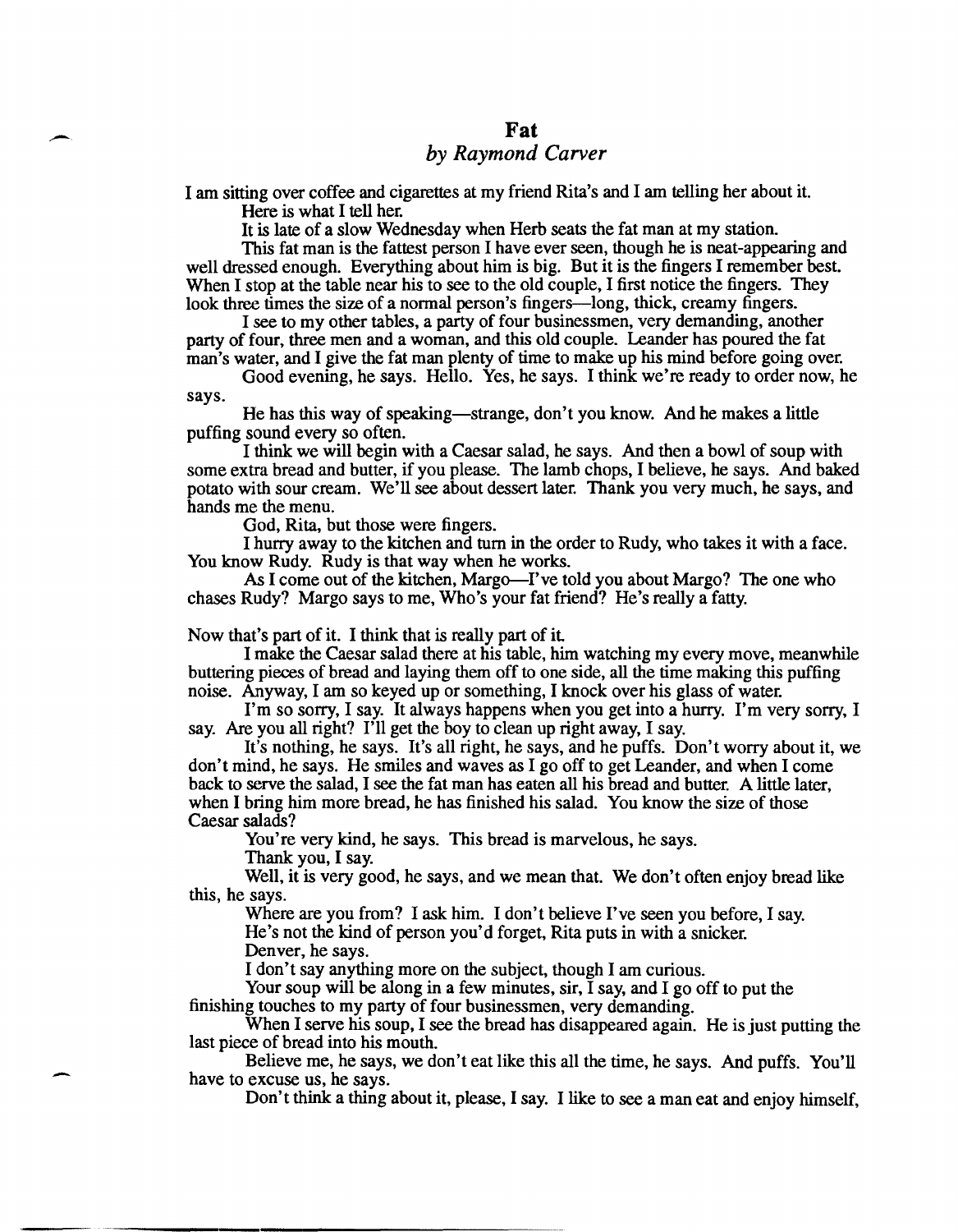I say.

 $\overline{\phantom{a}}$ 

-

I don't know, he say. I guess that's what you'd call it. And puffs. He arranges the napkin. Then he picks up his spoon.

God, he's fat! says Leander.

He can't help it, I say, so shut up.

I put down another basket of bread and more butter. How was the soup? I say.

Thank you. Good, he says. Very good, he says. He wipes his lips and dabs his chin. Do you think it's warm in here, or is it just me? he says.

No, it is warm in here, I say.

Maybe we'll take off our coat, he says.

Go right ahead, I say. A person has to be comfortable, I say.

That' true, he says, that is very, very true, he says.

But I see a little later that he is still wearing his coat.

My large parties are gone now and also the old couple. The place is emptying out. By the time I serve the fat man his chops and baked potato, along with more bread and butter, he is the only one left.

I drop lots of sour cream onto his potato. I sprinkle bacon and chives over his sour cream. I bring him more bread and butter.

Is everything all right? I say.

Fine, he says, and he puffs. Excellent, thank you, he says, and puffs again.

Enjoy your dinner, I say. I raise the lid of his sugar bowl and look in. He nods and keeps looking at me until I move away.

I know now I was after something. But I don't know what.

How is old tub-of-guts doing? He's going to run your legs off, says Harriet. You know Harriet.

For dessert, I say to the fat man, there is the Green lantern Special, which is a pudding cake with sauce, or there is cheesecake of vanilla ice cream or pineapple sherbet

We're not making you late, are we? he says, puffing and looking concerned.

Not at all, I say. Of course not, I say. Take you time, I say. I'll bring you more coffee while you make up your mind.

We'll be honest with you, he says. And he moves in the seat. We would like the Special, but we may have a dish of vanilla ice cream as well. With just a drop of chocolate syrup, if you please. We told you we were hungry, he says.

I go off to the kitchen to see after his dessert myself, and Rudy says, Harriet says you got a fat man from the circus out there. That true?

Rudy has his apron and hat off now, if you see what I mean.

Rudy, he is fat, I say, but that is not the whole story.

Rudy just laughs.

Sounds to me like she's sweet on fat-stuff, he says.

Better watch out, Rudy, says Joanne, who just that minute comes into the kitchen. I'm getting jealous, Rudy says to Joanne.

I put the Special in front of the fat man and a big bowl of vanilla ice cream with chocolate syrup to the side.

Thank you, he says.

You are very welcome, I say—and a feeling comes over me.

Believe it or not, he says, we have not always eaten like this.

Me, I eat and I eat and I can't gain, I say. I'd like to gain, I say.

No, he says. If we had our choice, no. But there is no choice.

Then he picks up his spoon and eats.

What else? Rita says, lighting one of my cigarettes and pulling her chair closer to the table. This story's getting interesting now, Rita says.

That's it. Nothing else. He eats his desserts, and then he leaves and then we go home, Rudy and me.

Some fatty, Rudy says, stretching like he does when he's tired. Then he just laughs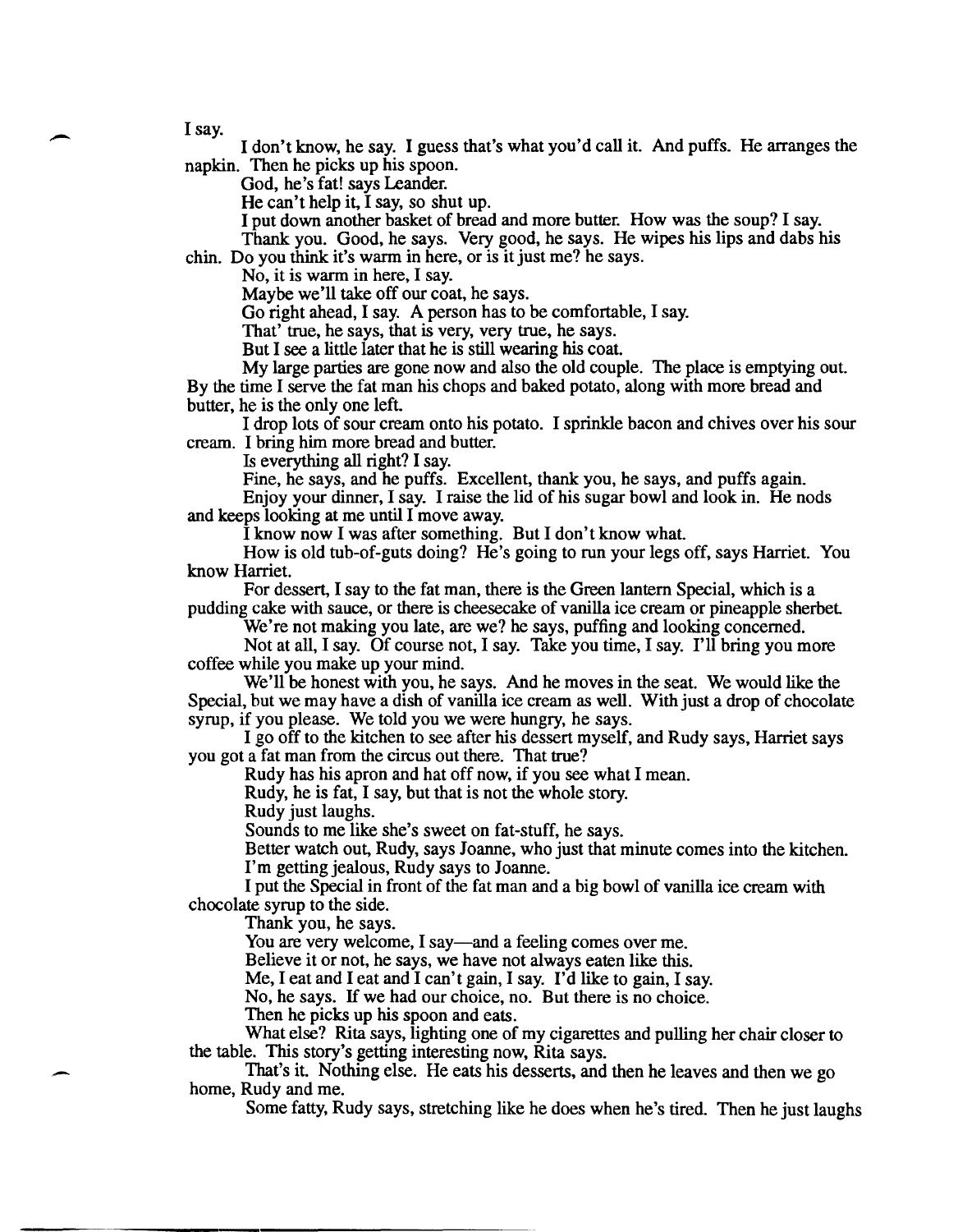and goes back to watching the Tv. .

I put the water on to boil for tea and take a shower. I put my hand on my middle and wonder what would happen if I had children and one of them turned out to look like that, so fat.

I pour the water in the pot, arrange the cups, the sugar bowl, carton of half and half, and take the tray in to Rudy. As if he's been thinking about it, Rudy says, I knew a fat guy once, a couple of fat guys, really fat guys, when I was a kid. They were tubbies, my God. I don't remember their names. Fat, that's the only name this one kid had. We called him Fat, the kid who lived next door to me. He was a neighbor. The other kid came along later. His name was Wobbly. Everybody called him Wobbly except the teachers. Wobbly and Fat. Wish I had their pictures, Rudy says.

I can't think of anything to say, so we drink our tea and pretty soon I get up to go to bed. Rudy gets up too, turns off the Tv, locks the front door, and begins his unbuttoning.

I get into bed and move clear over to the edge and lie there on my stomach. But right away, as soon as he turns off the light and gets into bed, Rudy begins. I tum on my back and relax some,, though it is against my will. But here is the thing. When he gets on me, I suddenly fell I am fat. I feel I am terrifically fat, so fat that Rudy is a tiny thing and hardly there at all.

That's a funny story, Rita says, but I can see she doesn't know what to make of it. I feel depressed. But I won't go into it with her. I've already told her too much. She sits there waiting, her dainty fingers poking her hair.

*Waitingforwhat?* I'd like to know.

It is August.

-

My life is going to change. I feel it.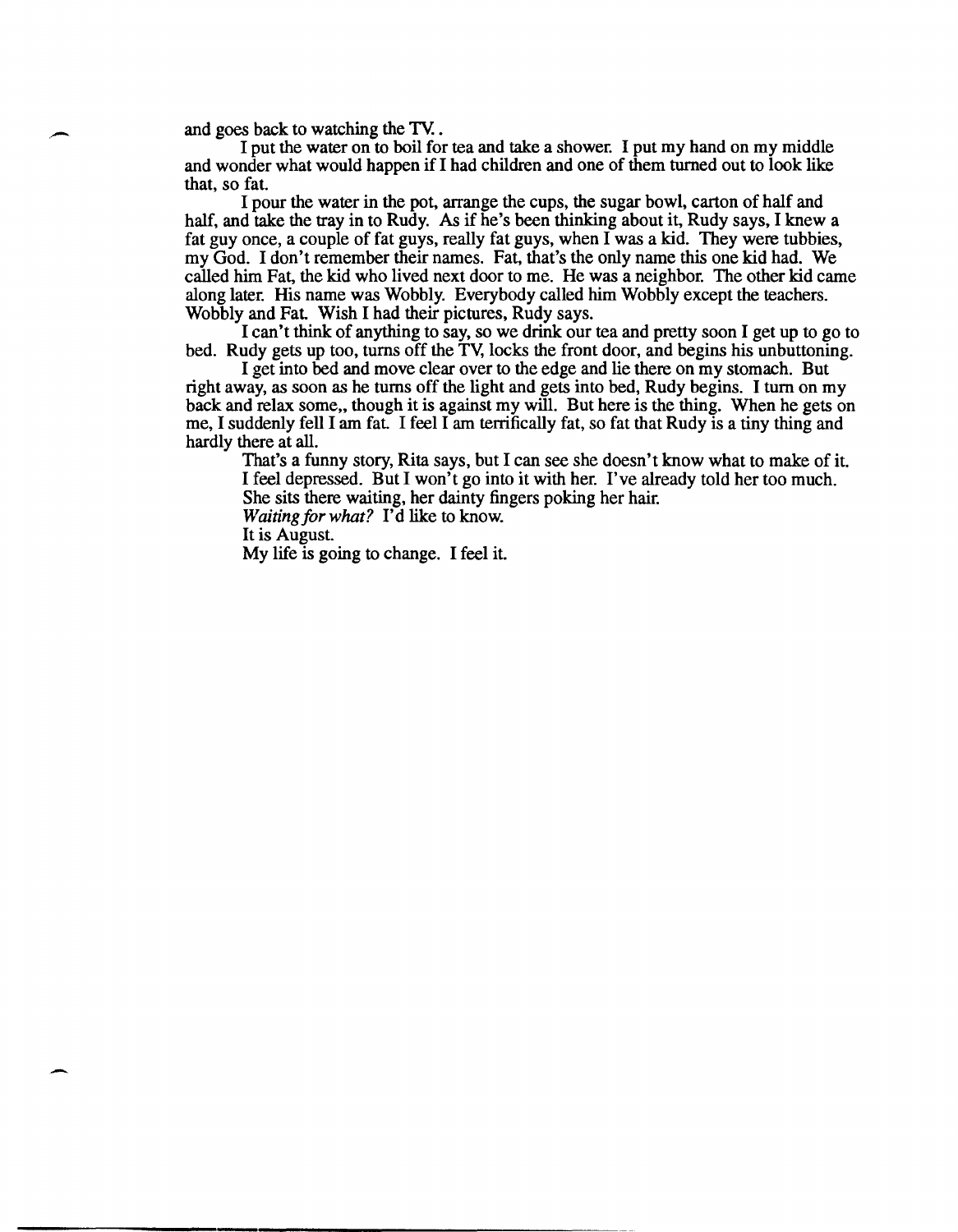## -- **Duets**  *by Maia Samille Kingman*

Harmony glanced around the room making a last-minute appraisal. She had been coordinator of the local recital hall for almost a year now, and each performance went more and more smoothly—last minute remedies now down to a minimum. She enjoyed her job—enjoyed seeing individual pieces fall together into some sort of order, and besides, she knew from trial and error that she was much more comfortable behind the scenes than on the stage.

And Harmony had orchestrated tonight's show nearly perfectly. The small-town recital hall was full of people. Two local pianists were making a rare appearance together, playing and singing a selection of numbers that a composer from the area had written in the 1940's—mostly "show-tunes." This sense of community history and the coordination of two fine musicians had coaxed the locals out of their homes on this clammy March night

The pianists walked out onto the stage as the lights dimmed. They were wearing their performance accouterment-tuxedos complete with slicked-back hair and "I'm-so-happy-to-behere" smiles. But these two were genuine, and everyone knew it. They were performers through and through-it was what they did well, and it was what made them happy.

Harmony stood crowded to the back wall—she had had to bring out folding chairs right up until the performance began, but that was good. She squeezed them in around the edges of the room, and no one seemed to mind. And they seemed pleased as the first number began. Harmony was just tapping her toe to a song that was something about "loving to be seen with a girl like you," when she heard a rustling in the doorway-someone arriving just a couple of minutes late.

Harmony turned to the door. She knew she could squeeze in a few more chairs if she needed to, and she prepared to silently welcome the late-comers. It was a couple. She recognized them, they were well-known about the town. Both were music teachers—he a highly respected instructor at the college, and she organist for the church, giving lessons on the side. They were active in the community, promoting the local arts, sitting on committees, donating money, etc. They were quite a team, loving parents of five lovely children, each now successful in their own rights. They were, all of them, well liked and highly respected.

As Harmony moved to greet them, she could see that they had not yet seen her—they were bustling about in the embarrassment of being late. Even in the dim light of the hall she could see a halting in their manner—Harmony was surprised that she understood so well. They were facing one another, each with an accusatory look. She could hear hushed punctuation in their exchange, though she could not make out their words, and it was all so transparent. He was tall and magnificent—she, tiny and so elegant, both neat as pins. They lived together, worked together, played together, pulling it all off without a hitch in the public eye (we really must thank you for all that you have done-it was simply lovely, and you both are so very lucky!). Neither of them could hide their fetish for perfection. And tonight they were late (if only you hadn't taken so long with your hair! if only you had filled up the tank this morning! and you see that this could have been neatly avoided, don't you? and we'll talk about this later—and oh god, there's Mrs. Wilkins, smile, for heaven's sake!). Harmony smiled that she knew-it was really no great mystery, just a whisper of humanness.

She moved into the light and helped them with their coats. The performers had moved onto their second number now, a song about dancing near the moon-lit ocean. The late-comers protested as Harmony brought two more chairs out of the entry, but she insisted. Unobtrusively, she made them space, and returned to her sentinel along the wall, and watched them sit quietly down.

The music poured down from the stage, immersing all alike in its ebb and flow. They were part of the crowd now, Harmony thought, taken in by the whorl and eddy of the current of melody coming from the stage. They would still be upset with one another for some time, but for awhile, the anger would be suspended in the liquid distraction that had joined the two people on the stage for one moment in history; for this night they were something the same, brought together at a point just above the heads of the crowd, and filling the room with themselves, floating together there.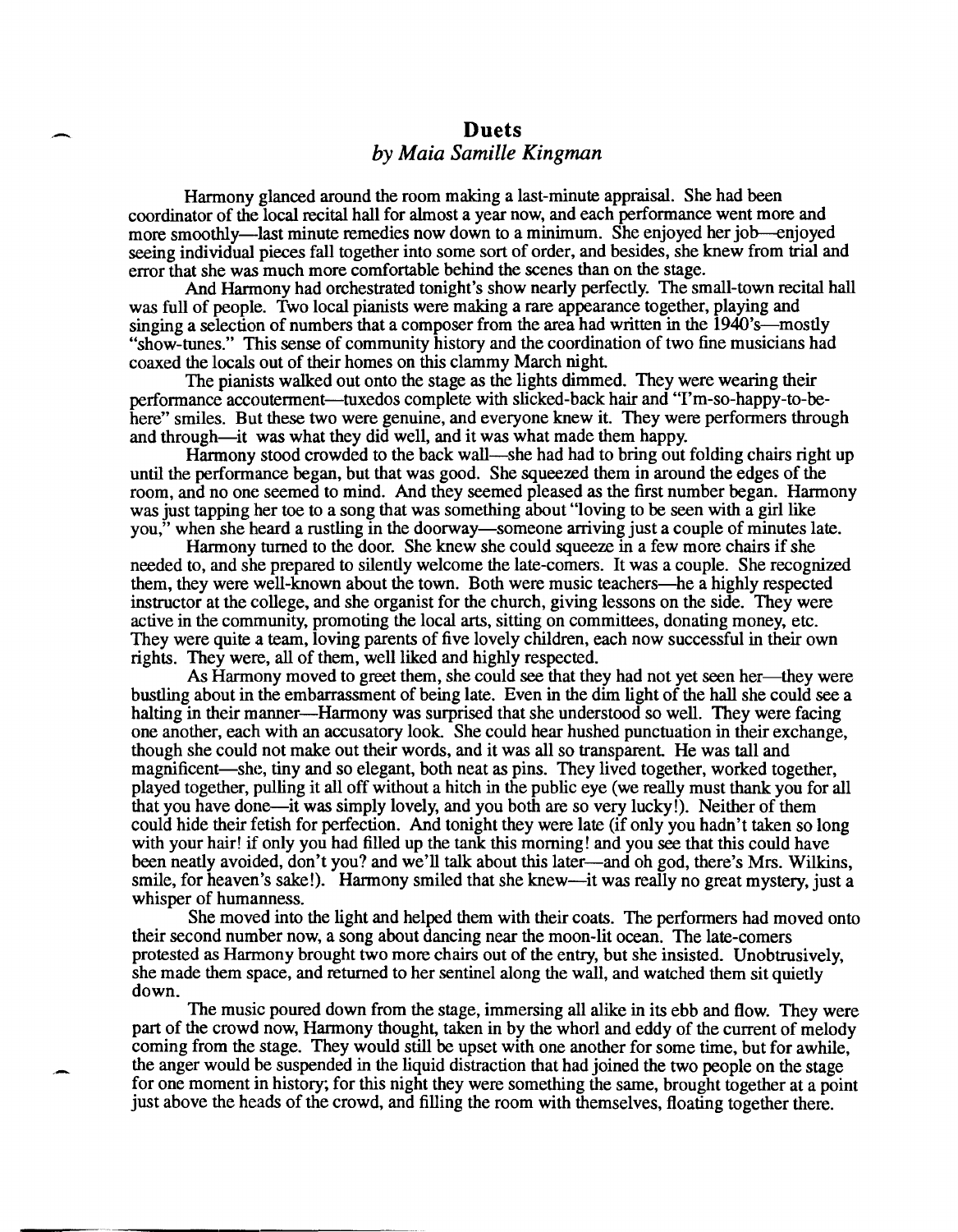Such a simple thing, the late arrival, Harmony thought. No need for it to have caused a wave. But still, it made her smile, and she thought of the year that she had tried to sing blues tunes in a bar in the next town. She had sung about heartache, and had given it up because, in the end, it felt hollow, and because she herself had almost drowned. But she knew now, that major or minor, the songs were really equally as beautiful in the end.

-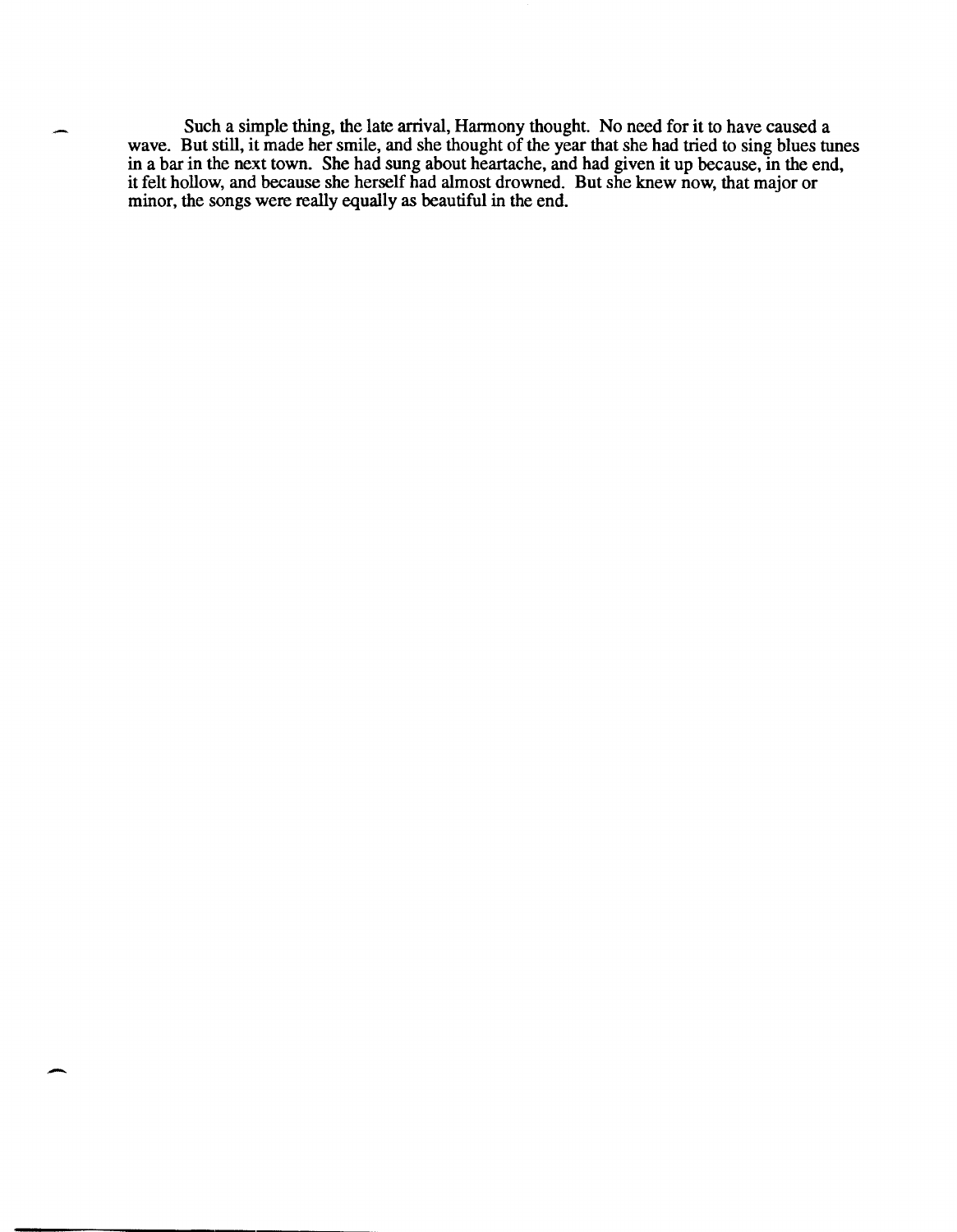#### **Rendering a Woman and a Squirrel**  *by Maia Samille Kingman*

It was like someone had taken a bucket of blood and splattered the room with it; it was everywhere. I had just gotten home-Paul wasn't home from work yet, and I walked in and turned on the lights same as every day, and there was this blood-oh god, it was awful, and all I could think was the children, oh my god the children.

Barbara had spent the day running errands for her children and for her husband. She was tired from staying up late the night before, cooking for Bobby's bake sale that was tomorrow. Maybe tonight I will rest a bit, she thought.

On her way home, Barbara noticed that at least it was a nice day, and it was pleasant to be out. She parked the car in the driveway, collected her things, walked up to the door, opened it, turned on the lights, and screamed.

The squirrel sat on the table, exhausted. It wasn't so much hurt as it was scared, and it wasn't so much scared as it was tired from running around the house in a frenzy, looking for a way out. The house had looked like such a pleasing and desirable environment—had the squirrel known how hostile it could be ... ! If only it could get outside, where there were no sharp objects like glass lamps for it to trip up on and break. If only it could get free-up in a tree somewhere, if it could get up in a tree anymore, after cutting up its left paw the way it did.

The kids ran inside when they heard me yelling, and we all found the squirrel at the same time. They laughed so hard—a squirrel on the dining room table—they thought that was the funniest thing. I looked at them, and their faces were twisted with laughter, teeth exposed, red mocking eyes. Their laughs hurt my head, and I tried to catch my breath.

Barbara looked away from her children, who seemed strange to her, and she looked instead at the squirrel, who looked straight back at her. It was frozen, not sure of its options at the moment. Barbara knew the squirrel was scared, but when she looked at its eyes, she saw something she recognized there. She wasn't sure what it was.

She got back down on her hands and knees. She had gone through four buckets of bleach water already, and she wasn't even a quarter of the way done. She dipped her gloved hands into the cool water, grabbed the sponge, and wrung it out Her hands hurt from the repetitive motion, but she had to get it now, or the blood would never come clean from her home, which looked so different to her. She worked there, on all fours, exhausted—almost delirious—the sound of screams and laughter filling her head, blood and blood and blood on her hands, arms, legs, face. She scrubbed.

Paul walked into the living room on his way to the kitchen for the evening paper. The kids had filled him in on the excitement, and Paul had gotten a few good chuckles out of the story. He had tried to joke with Barbara about it, but she had been unresponsive—well, that was typical. She didn't seem to have much of a sense of humor lately. On his way in, Paul saw her on her knees, rubbing her wrist. He stopped in the doorway, hidden from her view, just looking at her. He squinched up his eyes and tilted his head. He was thinking that, in the light of the window, and in that position, his wife almost looked like a squirrel. He squinched up his eyes a bit more to envision a nut in her mouth. Paul thought this was funny. Maybe he would call her *squirrley* as a joke. He chuckled to himself, and walked into the living room, brushing past his wife on his way to retrieve his paper.

. -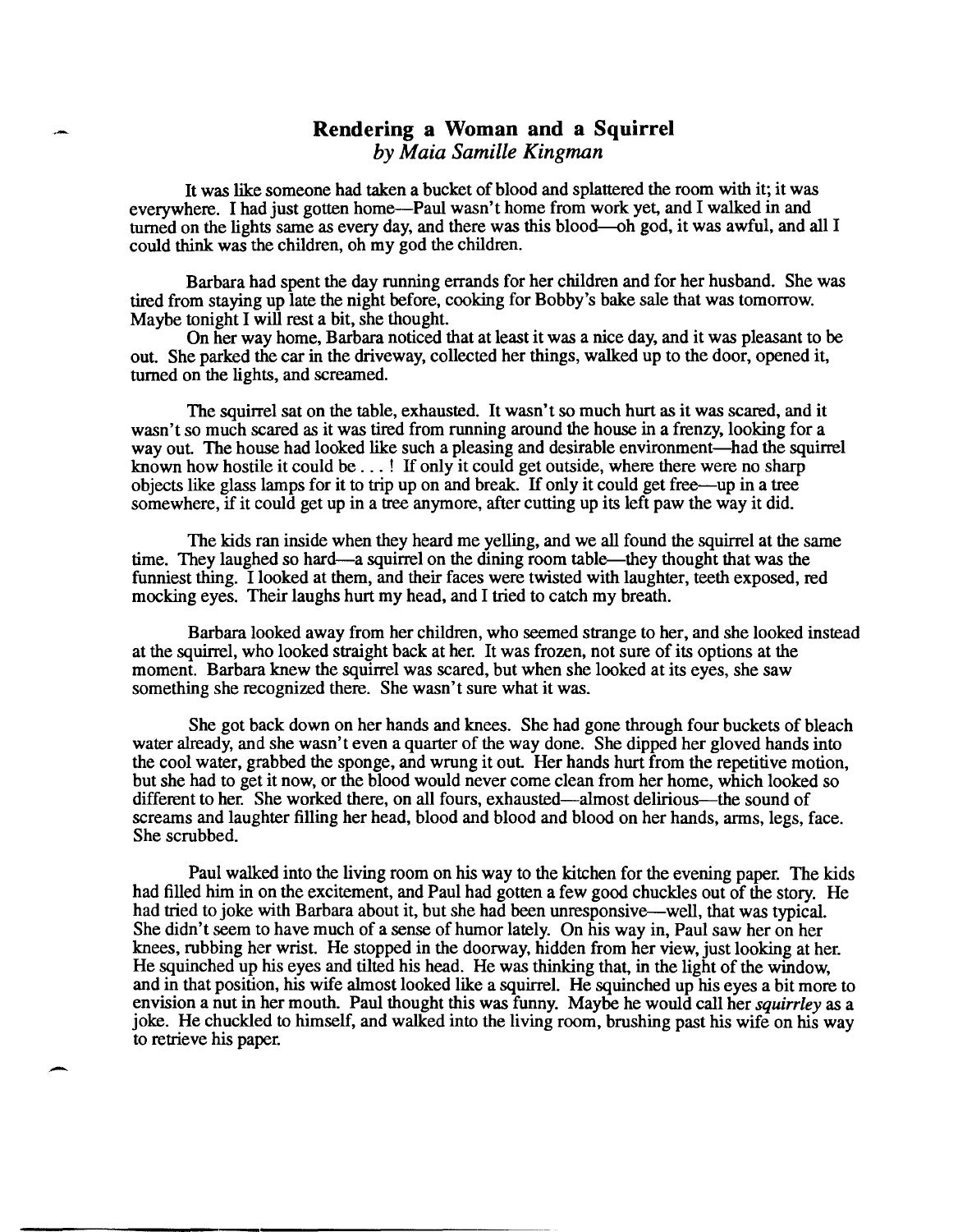#### **Las Papas**  *by Julio Ortega*

He turned on the faucet of the kitchen sink and washed off the knife. As he felt the splashing water, he looked up through the front window and saw the September wind shaking the tender shoots of the trees on his street, the first hint of fall.

He quickly washed the potatoes one by one. Although their coloring was light and serene, they were large and heavy. When he started to peel them, slowly, using the knife precisely and carefully, the child came into the kitchen.

"What are you going to cook?" he asked. He stood there waiting for an answer.

"Chicken cacciatore," the man answered but the child didn't believe him. He was only six, but he seemed capable of objectively discerning between one chicken recipe and another.

'Wait and see," he promised.

"Is it going to have onions in it?" asked the child.

"Very few," he said.

,-

-

The child left unconvinced.

He finished peeling the potatoes and started to slice them. Through the window he saw the growing brightness of midday. That strong light seemed to paralyze the brilliant foliage on the trees. The inside of the potatoes had the same clean whiteness, and the knife penetrated it, as if slicing through soft clay.

Then he rinsed the onions and cut into them, chopping them up. He glanced at the recipe again and looked for seasonings in the pantry. The child dame back in.

"Chicken is really boring," the child said, almost in protest.

"Not this recipe," he said. "It'll be great. You'll see."

"Put a lot of stuff in it," the child recommended.

"It's going to have oregano, pepper, and even some sugar," he said.

The child smiled approvingly.

He dried the potato slices. The pulp was crisp, almost too white, more like an apple, perhaps. Where did these potatoes come from? Wyoming or Idaho, probably. The potatoes from his country, on the other hand, were grittier, with a heavy flavor of the land. There were dark ones, almost royal purple like fruit, and delicate yellow ones, like the yolk of an egg. They say there used to be more than a thousand varieties of potato. Many of them have disappeared forever.

The ones that were lost, had they been less firmly rooted in the soil? Were they more delicate varieties? Maybe they disappeared when control of the cultivated lands was deteriorating. Some people say, and it's probably true, that the loss of even one domesticated plant makes the world a little poorer, as does the destruction of a work of art in a city plundered by invaders. If a history of the lost varieties were written it might prove that no one would ever have gone hungry.

Boiled, baked, fried, or stewed: the ways of cooking potatoes were a long story in themselves. He remembered what his mother had told him as a child: at harvest time, the largest potatoes would be roasted for everybody, and in the fire, they would open up--just like flowers. That potato was probably one of the lost varieties, the kind that turned into flowers in the flames.

Are potatoes harvested at night in the moonlight? He was surprised how little he knew about something that came from his own country. As he thought about it, he believed *harvest* wasn't even the correct term. *Gathering? Digging?* What do you call this harvest from under the earth?

For a long time he had avoided eating them. Even their name seemed unpleasant to him, *papas.* A sign of the provinces, on more shred of evidence of the meager resources,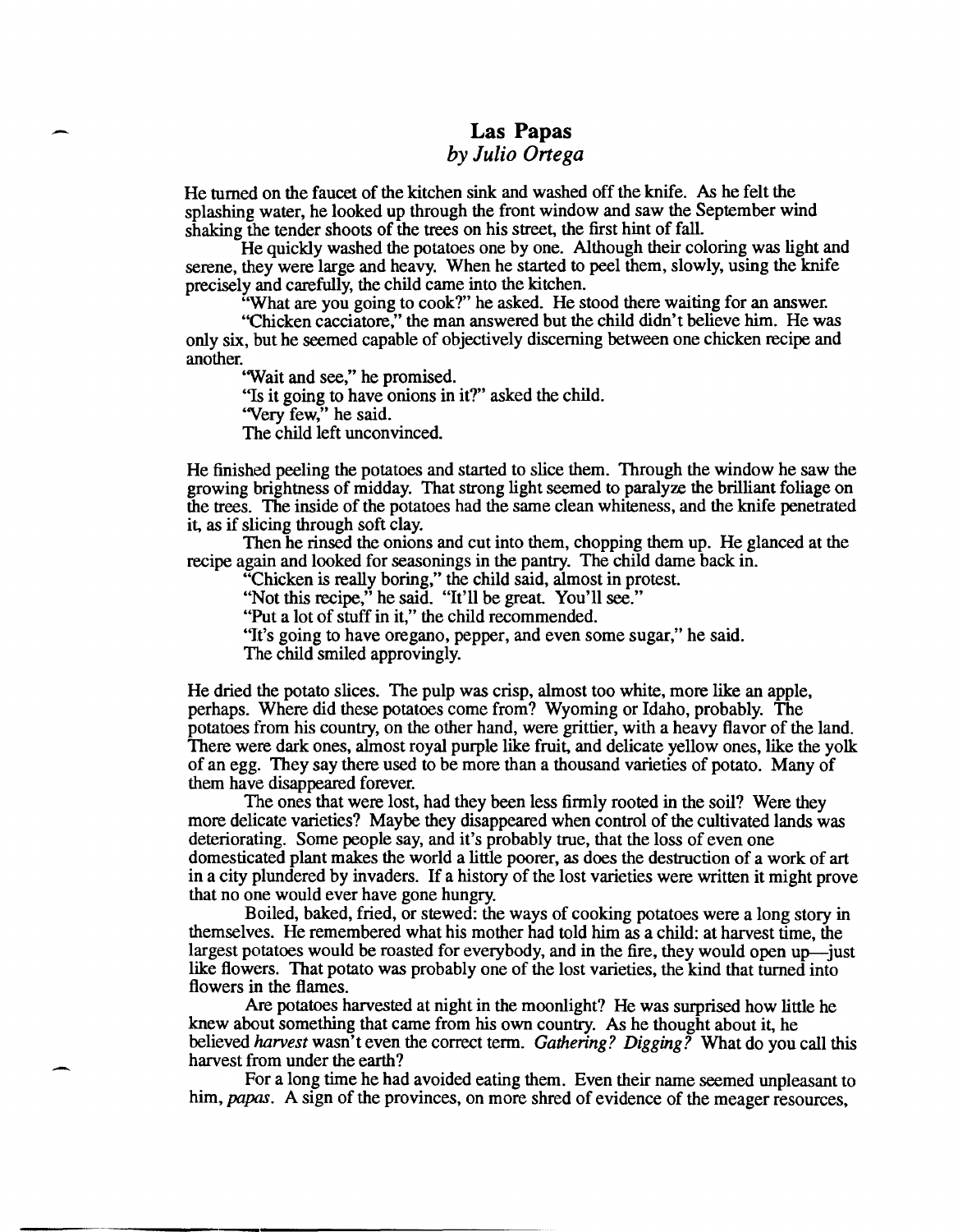of underdevelopment-a potato lacked protein and was loaded with carbohydrates. French-fried potatoes seemed more tolerable to him: they were, somehow, in a more neutralized condition.

At first, when he began to care for the child all by himself, he tried to simplify the ordeal of meals by going out to the comer restaurant. But he soon found that if he tried to cook something it passed the time, and he also amused himself with the child's curiosity.

He picked up the cut slices. There wasn't much more to discover in them. It wasn't necessary to expect anything more of them than the density they already possessed, a crude cleanliness that was the earth's flavor. But that same sense transformed them right there in his hands, a secret flowering, uncovered by him in the kitchen. It was as if he discovered one of the lost varieties of the Andean potato: the one that belonged to him, wondering, at noon.

When the chicken began to fry in the skillet, the boy returned, attracted by its aroma. The man was in the midst of making the salad.

"Where's this food come from?" the child asked, realizing it was a different recipe. "Peru," he replied.

"Not Italy?" said the child, surprised.

"I'm cooking another recipe now," he explained. "Potatoes come form Peru. You know that, right?"

"Yeah, but I forgot it."

"They're really good, and there are all kinds and flavors. Remember mangoes? You really used to like them when we went to see you grandparents."

"I don't remember them either. I only remember the lion in the zoo."

"You don't remember the tree in Olivar Park?"

"Uh-huh. I remember that."

'We're going back there next summer, to visit the whole family."

"What if there's an earthquake?"

The boy went for his Spanish reader and sat down at the kitchen table. He read the resonant names out loud, names that were also like an unfinished history, and the man had to go over to him every one in a while to help explain one thing or another.

He tasted the sauce for the amount of salt, then added a bit of tarragon, whose intense perfume was delightful, and a bit of marjoram, a sweeter aroma

He noticed how, outside, the light trapped by a tree slipped out from the blackened greenness of the leaves, now spilling onto the grass on the hill where their apartment house stood. The grass, all lit up, became and oblique field, a slope of tame fire seen from the window.

He looked at the child, stuck on a page in his book; he looked at the calm, repeated blue of the sky; and he looked at the leaves of lettuce in his hands, leaves that crackled as they broke off and opened up like tender shoots, beside the faucet of running water.

As if it suddenly came back to him, he understood that he must have been six or seven when his father, probably forty years old, as he was now, used to cook at home on Sundays. His father was always in a good mood as he cooked, boasting beforehand about how good the Chinese recipes were that he had learned in a remote hacienda in Peru. Maybe his father had made these meals for him, in this always incomplete past, to celebrate the meeting of father and son.

Unfamiliar anxiety, like a question without a subject, grew in him as he understood that he had never properly acknowledged his father's gesture; he hadn't even understood it. Actually, he had rejected his father's cooking one time, saying that it was too spicy. He must have been about fifteen then, a recent convert devoutly practicing the religion of natural foods, when he left the table with the plate of fish in his hands. He went out to the kitchen to tum on the faucet and quickly washed away the flesh boiled in soy sauce and ginger. His mother came to the kitchen and scolded him for what he had just done, a seemingly harmless act, but from then on an irreparable one. He returned to the table in silence, sullen, but his father didn't appear to be offended. Or did he suspect that one day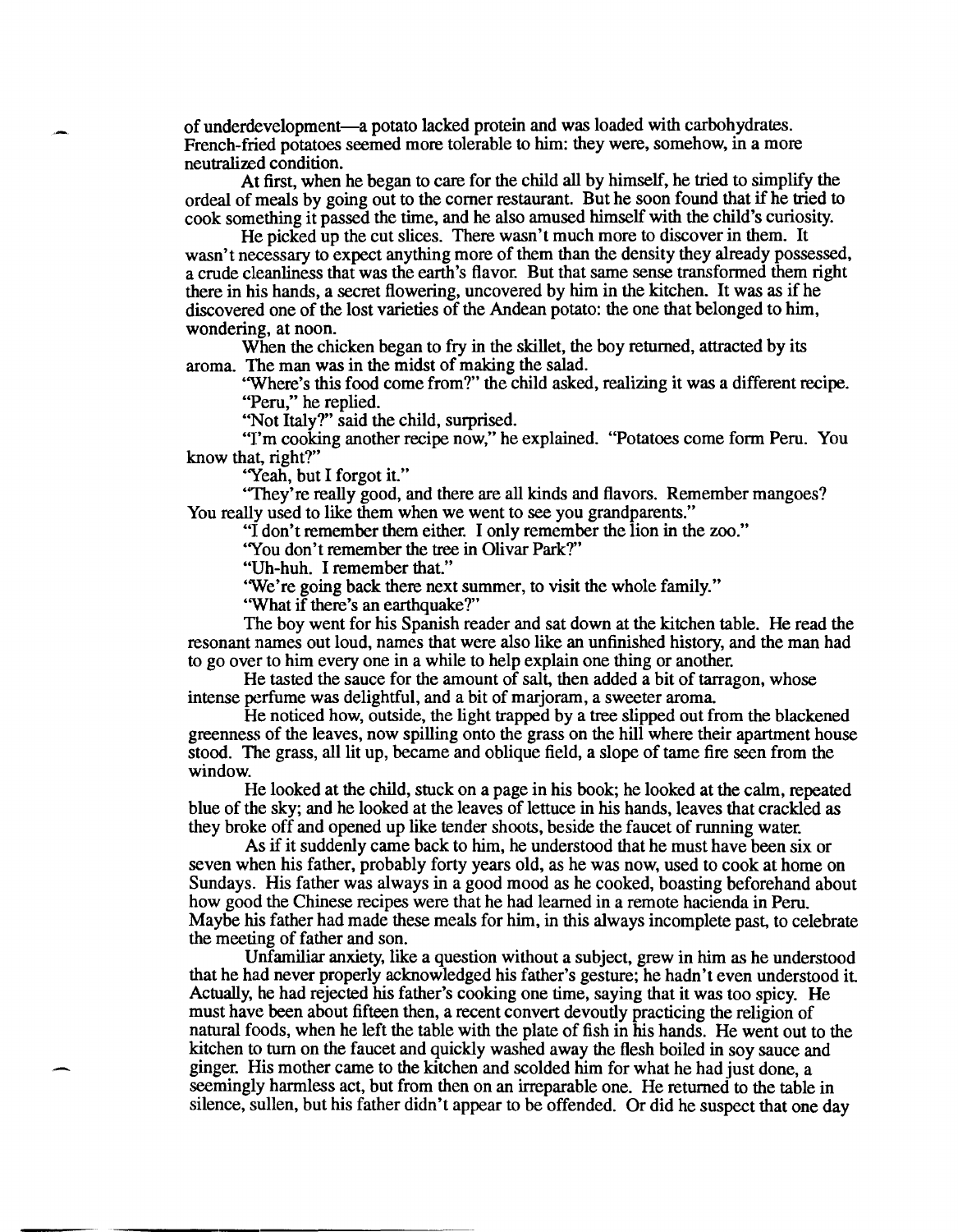his son's meal would be refused by his own son when he served it?

The emotion could still wound him, but it could also make him laugh. There was a kind of irony in this repeating to a large extent his father's gestures as he concocted an unusual flavor in the kitchen. However, like a sigh that only acquires some meaning by turning upon itself, he discovered a symmetry in the repetitions, a symmetry that revealed the agony of emotions not easily understood.

Just like animals that feed their young, we feed ourselves with a promise that food will taste good, he said to himself. We prepare a recipe with painstaking detail so that our children will recognize us in a complete history of flavor.

He must have muttered the our loud because the child looked up.

"What?" he said, "Italian?"

"Peruvian," he corrected. "With a taste of the mountains, a mixture of Indian, Chinese, and Spanish."

The child laughed, as if he'd heard a private joke in the sound of the words. "When we go to Lima, I'll take you around to the restaurants," he promised. The child broke into laughter again.

"It tastes good," said the child.

-

-

"It tastes better than yesterday's" the man said.

He poured some orange juice. The boy kneeled in the chair and ate a bit of everything. He ate more out of curiosity than appetite.

He felt once again that brief defenselessness that accompanies the act of eating one's own cooking. Behind that flavor, he knew. lurked the raw materials, the separate foods cooked to render them neutral, a secret known only to the cook, who combined ingredients and proportions until something different was presented to eyes and mouth. This culinary act could be an adventure, a hunting foray. And the pleasure of creating a transformation must be shared, a kind of brief festival as the eaters decipher the flavors, knowing that an illusion has taken place.

Later, he looked for a potato in the pantry and he held it up against the unfiltered light in the window. It was large, and it fit perfectly in his barely closed hand. He was not surprised that the misshapen form of this swollen tuber adapted to the contour of his hand; he knew the potato adapted to different lands, true to its own internal form, as if it occupied stolen space. The entire history of his people was here, he said to himself, surviving in a territory overrun and pillaged several times, growing in marginal spaces, under siege and waiting.

He left the apartment, went down the stairs and over to the tree on the hillock. It was a perfect day, as if the entire history of daytime were before him. The grass was ablaze, standing for all the grass he had ever seen. With both hands, he dug, and the earth opened up to him, cold. He placed the potato there, and he covered it up quickly. Feeling slightly embarrassed, he looked around. He went back up the stairs, wiping his hands, almost running.

The boy was standing at the balcony, waiting for him; he had seen it all.

"A tree's going to grow there!" said the boy, alarmed.

"No," he said soothingly, "potatoes aren't trees. If it grows, it sill grow under the ground."

The child didn't seem to understand everything, but then suddenly he laughed.

"Nobody will even know it's there," he said, excited by such complicity with his father.

*Translated by Regina Harrison*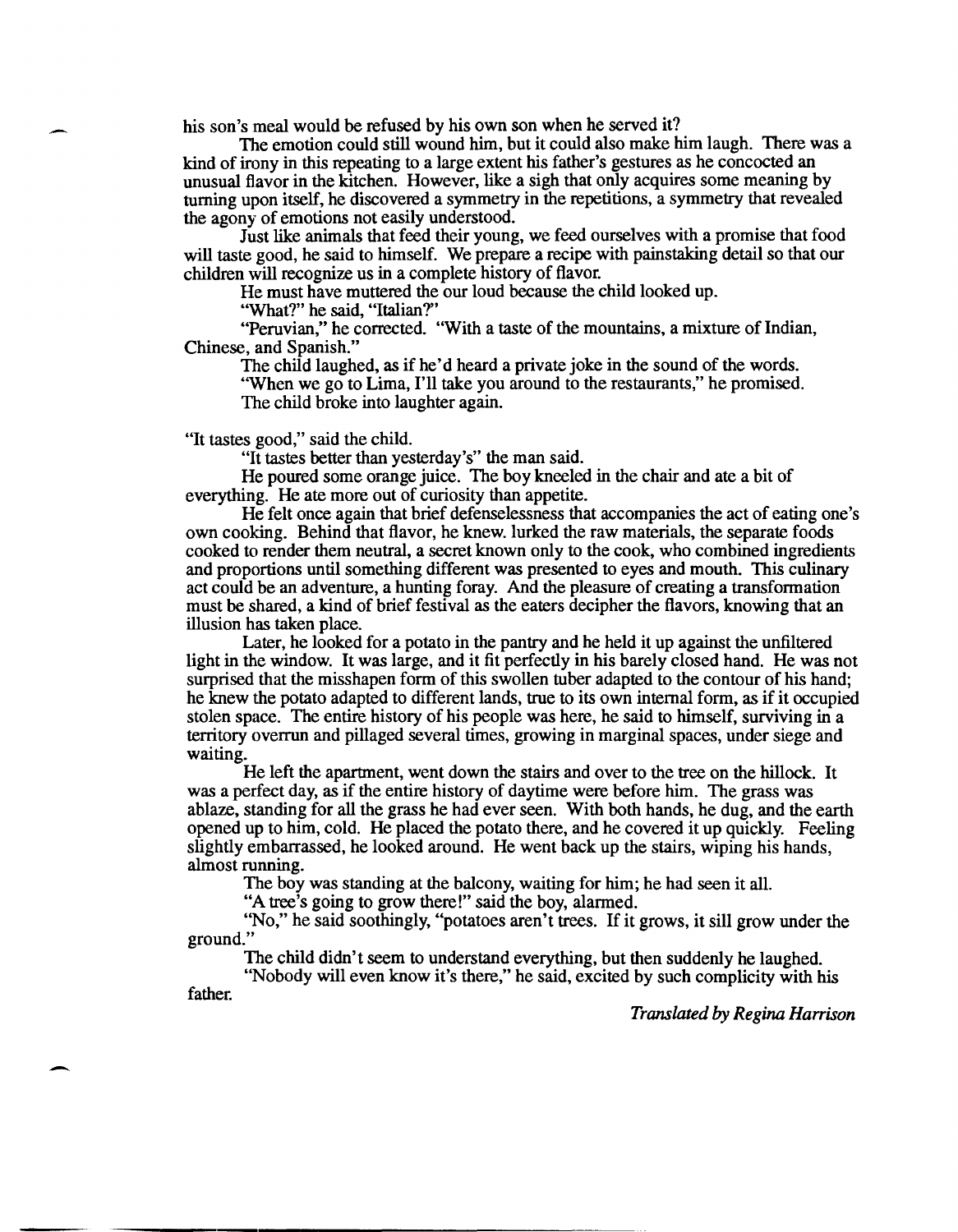#### **There's a Man in the Habit of Hitting Me on the Head with an Umbrella**

-

-

*by Fernando Sorrentino* 

There's a man in the habit of hitting me on the head with an umbrella. It is five years to the day since he began hitting me on the head with his umbrella. At first I couldn't stand it; now I've grown accustomed to it.

I don't know his name. I know he's an ordinary man, with a plain suit, graying at the temples, and a nondescript face. I met him one sultry morning five years ago. I was sitting peacefully on a bench in Palermo Park, reading the newspaper in the shade of a tree. All of a sudden I felt something touch my head. It was this same man who now, as I write, automatically and impassively keeps striking me blows with his umbrella.

That first time I turned around full of indignation (I become terribly annoyed when I'm bothered while reading the paper); he went right on, calmly hitting me. I asked him if he were mad. He seemed not to hear me. I then threatened to call a policeman. Completely unruffled, he went on with what he was doing. After a few moments of hesitation—and seeing he was not about to back down-I stood up and gave him a terrific punch in the face. No doubt he is a weak man: I know that despite the force generated by my rage I do not hit all that hard. Still, breathing a tiny moan-the man fell to the ground. At once, making what seemed to be a great effort, he got up and again began hitting me over the head with the umbrella. His nose was bleeding, and I don't know why but at that moment I felt sorry for him, and my conscience troubled me for having struck him that way. Because, after all, the man was not hitting me very hard; he was really striking me quite soft and completely painless blows. Of course, such blows are terribly annoying. Everyone knows that when a fly settles on a person's forehead a person feels no pain; he feels annoyed. Well, that umbrella was a huge fly which, at regular intervals, kept settling on my head. Or, to be more precise, a fly the size of a bat

At any rate, I could not stand that bat. Convinced that I was in the presence of lunatic, I tried to get away. But the man followed me, in silence, without once letting up his blows. At this juncture, I began running (I may as well point out right here that there are few people as fast as I am). He set out after me, trying without luck to get in a whack or two. The man was gasping and gasping and panting so hard I thought if I kept him running like that my tormentor might sink dead on the spot.

For that reason I slowed to a walk. I looked at him. He face registered neither gratitude no reproach. He just kept hitting me over the head with his umbrella. I thought of making my was to a police station and saying, "Officer, the man is hitting me over the head with an umbrella." It would have been unprecedented. The policeman would have stared at me suspiciously, asked for my papers, and begun questioning me with embarrassing questions. Probably he would have ended up arresting me.

I thought I'd best go home. I got onto the Number 67 bus. Not once letting up with his umbrella, the man got on behind me. I took the first seat. He stationed himself beside me, holding on to the strap with his left hand while with his tight he kept swinging at me with his umbrella, implacable. The passengers began to exchange shy smile. The driver was watching us in his mirror. Little by little, a fit of laughter, a growing convulsion, seized all the other riders. I was on fire with shame. My persecutor, completely unaffected by the uproar, went on hitting me.

I got off—we got off—at the Puente Pacificio. We continued on down Santa Fe Avenue. Everyone foolishly turned around to stare at us. I felt like saying to them, "What are you staring at, you idiots? Haven't you ever seen anyone whacking a man on the head with an umbrella before:" But it also occurred to me that they probably hadn't. Five or six kids began to follow us, shouting like a pack of wild Indians.

But I had a plan. Arriving home, I tried slamming the door in his face. I didn't manage it With a firm hand—anticipating me—he grabbed the handle, there was a momentary struggle, and he entered with me.

Since then, he has continued hitting me on the head with his umbrella. As far as I know,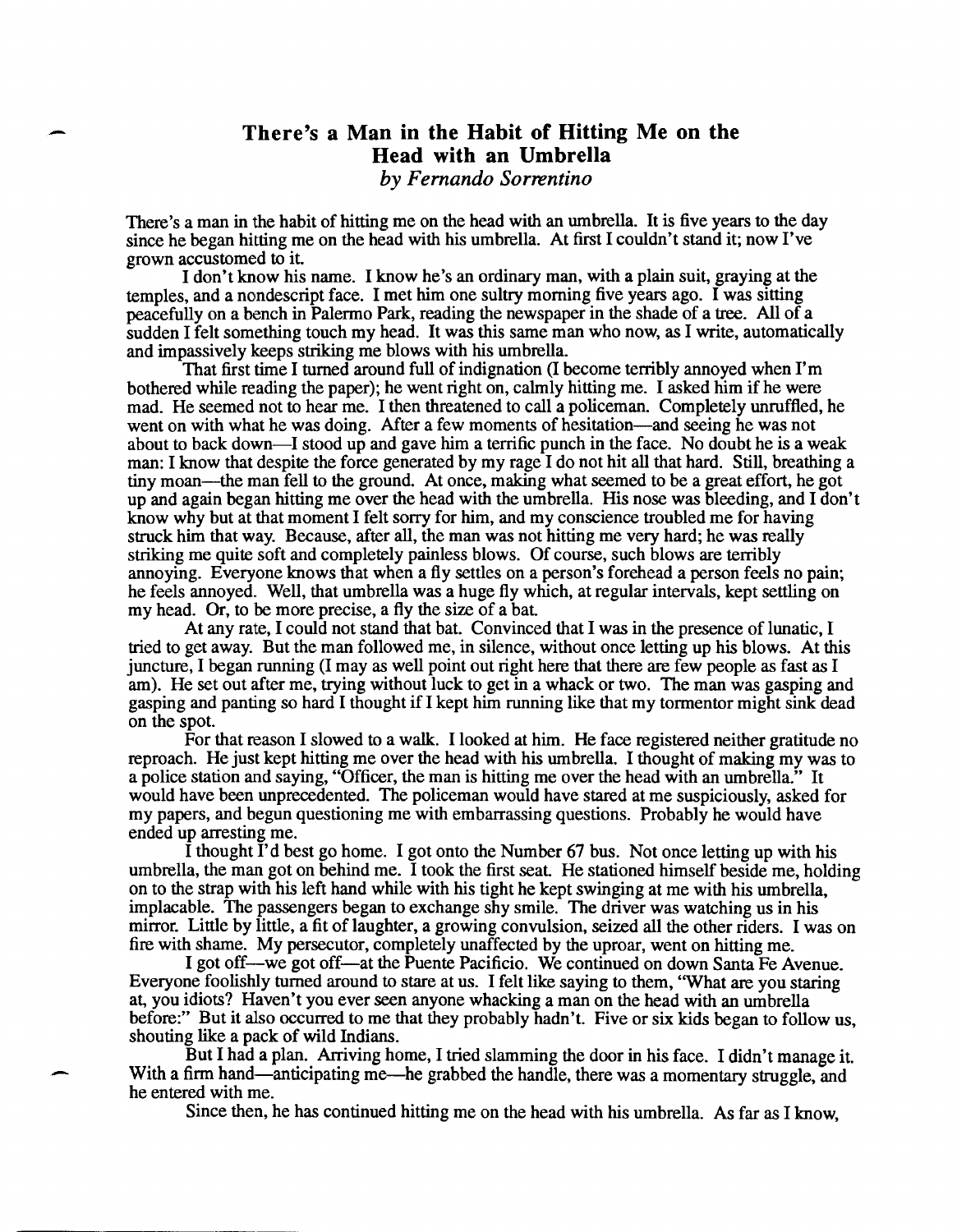he has never slept or had a bite to eat. All he does is hit me. He accompanies me in all my acts--even the most intimate ones. I remember, in the beginning, that the blows kept me from sleeping; I now believe it would be impossible to sleep without them.

Nevertheless, our relations have not always been good. Countless times, in all possible tones, I have asked him for an explanation. It's never been any use; in his quiet was he has gone on whacking me over the head with the umbrella. On several occasions, I have dealt him punches, kicks, and—God help me!—even umbrella blows. He took these things meekly, as though they were all in a day's work. And this is exactly what is scariest about him: his quiet determination, his absence of hatred. In short, his inner conviction of carrying out a secret and superior mission.

Despite his apparent lack of physiological needs, I know when I hit him he feels the pain, I know he's weak, I know he's mortal. I also know a single shot would free me of him. What I don't know is whether when we're both dead he will go on hitting me on the head with his umbrella. Neither do I know whether the shot ought to be aimed at him or me. In any case, this reasoning is pointless. I know full well I wouldn't dare kill either him or myself.

On the other hand, it recently occurred to me that I could not live without his blows. More and more frequently now I have a horrible premonition. I am distressed—deeply distressed—to think that perhaps when I most need him, this man will go away and I will no longer feel those soft blows of his umbrella that help me sleep so soundly.

-

*Translated by Norman Thomas* di *Giovanni*  and *Patricia Davidson Cran*